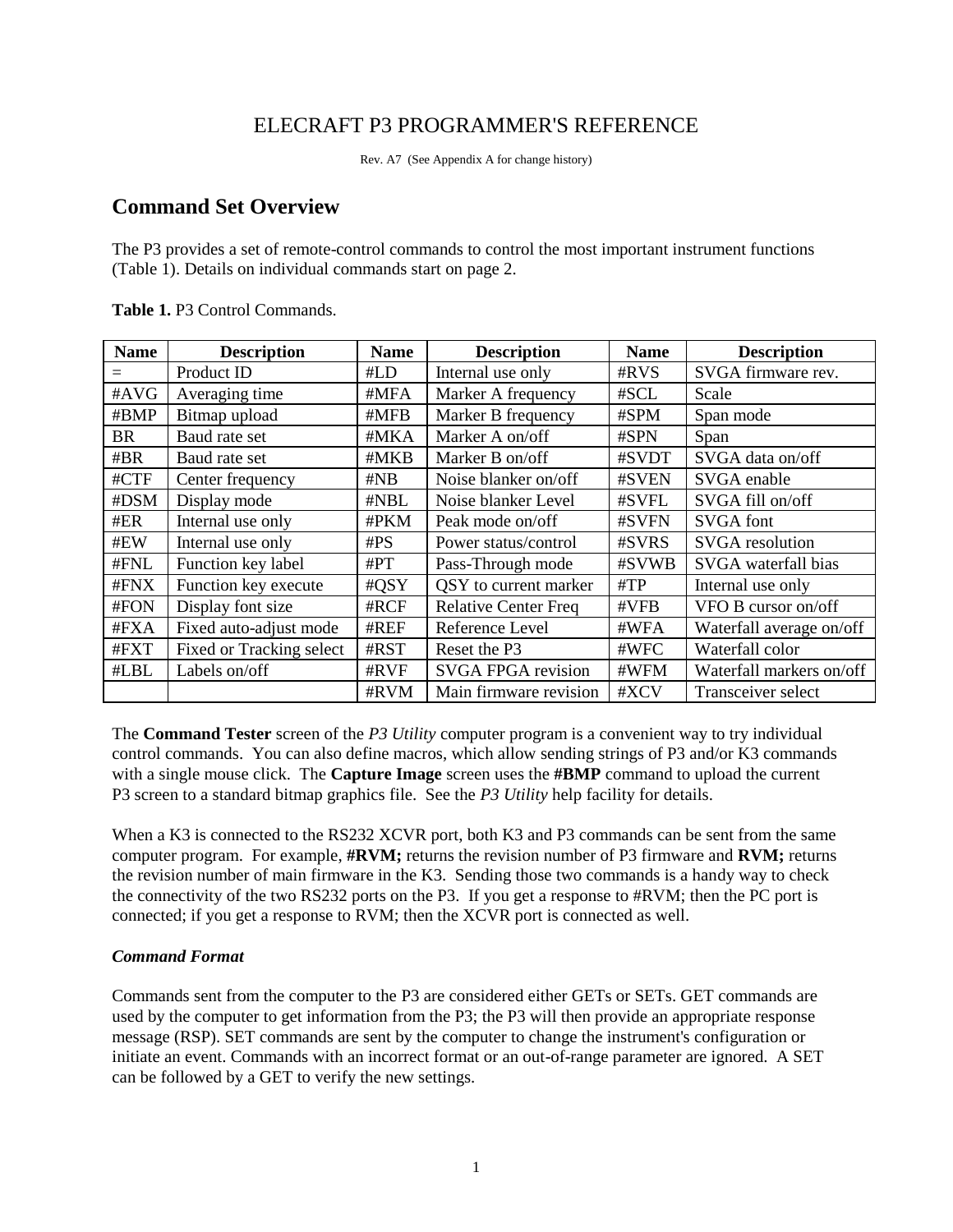SET commands use 2-4 characters, optional data fields, and a terminating semicolon (;). Examples:

| #AVG05;    | Computer turns on averaging with a time constant of 5. |
|------------|--------------------------------------------------------|
| $\#$ DSM1; | Computer selects spectrum+waterfall display mode.      |

Many SET commands have a corresponding GET command, which is just the command letters with no data, plus the semicolon. The data format of the response message from the P3 (RSP) is usually identical to the format of the SET data. Exceptions are noted in the command descriptions.

Characters sent to the P3 can be in either upper or lower case. The P3 always responds with upper case.

# **Command Reference**

This section describes all P3 GET, SET and RSP (response) command formats. Unless otherwise noted, the GET format is just the 2 or 3 letters of the command followed by a semicolon. The SET and RSP data formats are identical unless otherwise noted. All commands must be followed by a semicolon except where noted.

# *= (Product identification; GET only)*

RSP format: **P3** (main firmware executing) or **p3** (boot loader ready to download new firmware). There is no "#" or semicolon in either the query or the response.

#### *#AVG (Averaging Time, GET/SET)*

SET/RSP format: **#AVGnn;** where **nn** is 00 (average mode off) or the averaging time constant, 02-20 (average mode on).

#### *#BMP (Bitmap upload, GET only)*

RSP format: **[bmp]cc** where **[bmp]** is 131,638 bytes of binary image data in standard .BMP file format and **cc** is a two-byte checksum. Note that the response does not include the command name and has no terminating semicolon. The checksum is the modulo-65,536 sum of all 131,638 bytes, sent leastsignificant byte first.

# *BR and #BR (Baud Rate of the PC RS232 port, SET only)*

SET format: **BRn**; or **#BRn**; where n is **0** (4800 b), **1** (9600 b), **2** (19200 b), or **3** (38400 b). The *P3 Utility* program automatically sets the P3 to 38400 baud for downloads, then restores the baud rate to the user's selection (that was made using either this command or the P3's *RS232* menu entry). Note that the RS232 port that connects to the K3 always runs at 38400 baud. Any **BR** command that is received from a host computer affects the baud rate of the P3 (on the RS232 port that connects to the PC), not the K3.

#### *#CTF (Center Frequency, GET/SET)*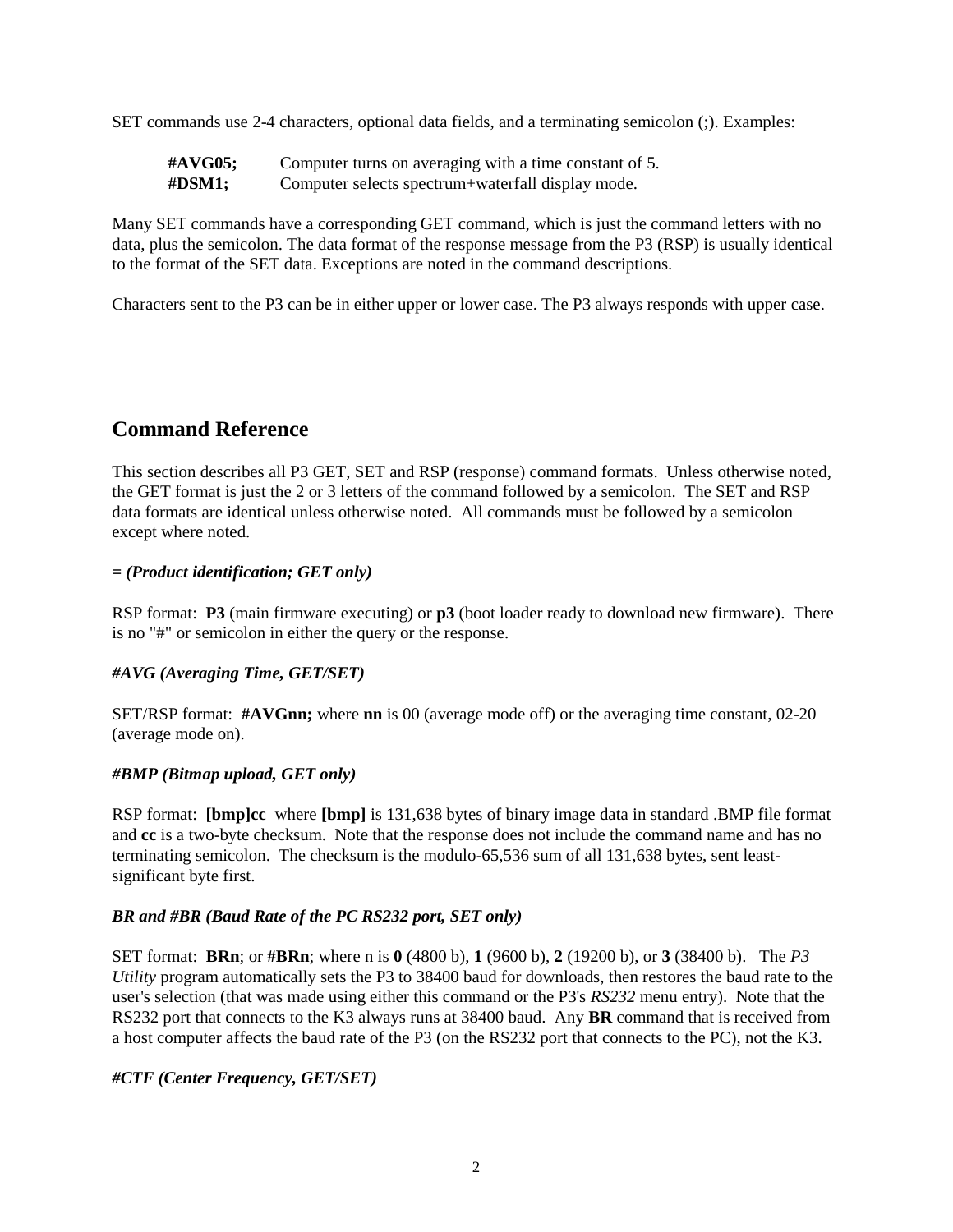SET/RSP format: **#CTFsxxxxxxxxxxx;** where **s** is +/- and **xxxxxxxxxxx** is the center frequency in Hz. **s** can also be a space in lieu of +. Example: **#CTF+00014060000;** sets the center frequency to 14060 kHz. If the specified frequency is in a different band than the K3 is tuned to, the action is undefined. A value of zero sets the center frequency to the main VFO frequency of the transceiver. For transceivers other than the K3, the center frequency is interpreted relative to the frequency the transceiver is tuned to and may be positive or negative.

# *#DSM (Display Mode, GET/SET)*

**SET/RSP** format: **#DSMn;** where **n** is  $\mathbf{0}$  (spectrum only), **1** (spectrum + waterfall), **2** (spectrum + power meters) or  $3$  (spectrum + waterfall + power meters).

# *#FNL (Function Key Label, GET only)*

GET format:  $\text{#FNLn}$ ; where  $n = 1-8$ , for keys FN1-FN8. RSP format: **#FNLnccccccccc;** where **n** = 1-8 and **ccccccccc** are the 9 ASCII characters in the key label for FNn.

# *#FON (Font Size, GET/SET)*

SET/RSP format: **#FONn;** where **n** is **0** (5 x 7 pixels), **1** (7 x 11 pixels) or **2** (9 x 14 pixels).

# *#FNX (Function Key Execute, SET only)*

SET format:  $\#\text{FNXn}$ ; where  $n = 1-8$ , for keys FN1-FN8. Executes the function assigned to the key, if any.

#### *#FXA (Fixed-tune Auto-adjust Mode, GET/SET)*

SET/RSP format: **#FXAn;** where **n** is **0** (Full screen), **1** (Half screen), **2** (Slide) or **3** (Static) to specify how far the P3 center frequency moves when the K3 VFO A is tuned off screen in fixed-tune mode.

#### *#FXT (Fixed or Tracking Select, GET/SET)*

SET/RSP format: **#FXTn;** where **n** is **0** (Tracking mode), or **1** (Fixed-tune mode).

#### *#LBL (Labels on/off, GET/SET)*

SET/RSP format: **#LBLn;** where **n** is **0** (FN key labels off) or **1** (FN key labels on).

# *#MFA, #MFB (Marker A/B Frequency, GET/SET)*

SET/RSP format: **#MFAsxxxxxxxxxxx;** or **#MFBsxxxxxxxxxxx;** where **s** is +/- and **xxxxxxxxxxx** is the marker frequency in Hz. **s** can also be a space in lieu of +. Example: **#MFA+00014060000;** sets the marker A frequency to 14060 kHz. If the specified frequency is in a different band than the K3 is tuned to, the action is undefined. A value of zero sets the marker to the main VFO frequency of the transceiver. For transceivers other than the K3, the marker frequency is interpreted relative to the frequency the transceiver is tuned to and may be positive or negative.

*#MKA, MKB (Marker A/B on/off, GET/SET)*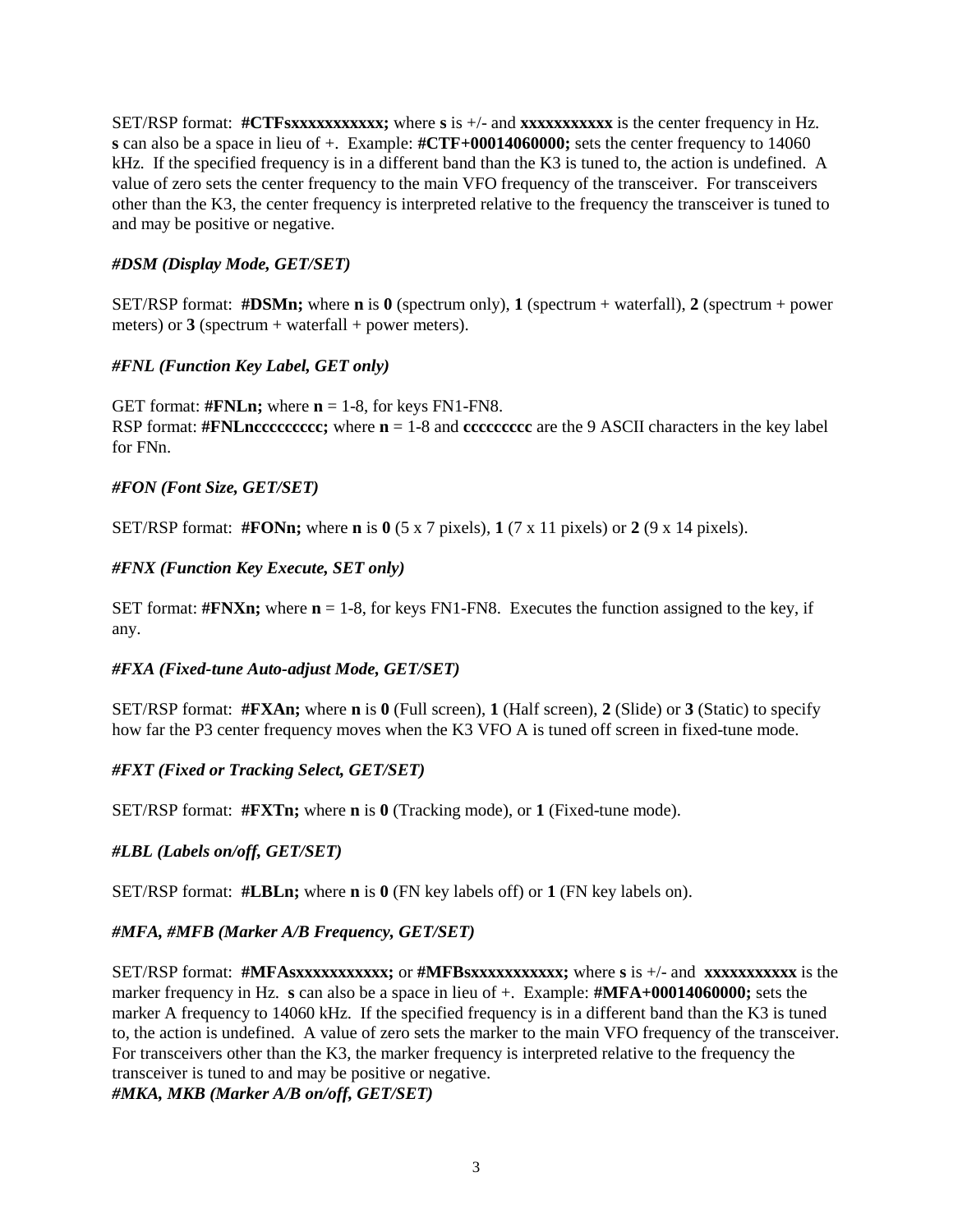SET/RSP format: **#MKAn;** or **#MKBn;** where **n** is **0** (marker off) or **1** (marker on). The last marker to be turned on automatically becomes the active marker, meaning it can be adjusted with the knob and is the one that responds to the QSY command. If the marker was off-screen before executing a marker-on command, it will default to the center frequency.

# *#NB (Noise blanker on/off, GET/SET)*

SET/RSP format: **#NBn;** where **n** is **0** (noise blanker off) or **1** (noise blanker on).

# *#NBL (Noise blanker level, GET/SET)*

SET/RSP format: **#NBLnn;** where **nn** sets the aggressiveness of the noise blanker algorithm, 1 = least aggressive,  $15 = \text{most aggressive}$ .

# *#PKM (Peak Mode on/off, GET/SET)*

SET/RSP format: **#PKMn;** where **n** is **0** (peak mode off) or **1** (peak mode on).

#### *#PS (Power Status, GET/SET)*

SET/RSP format:  $\#PSn$ ; where  $n = 1$  indicates the P3 is on.  $\#PS0$  turns the P3 off, but this removes power so **#PS1** *cannot* be used to turn it on. Note that if the power-on jumper on the rear-panel I/O board is in the "always on" position, then the **#PS0** command has no effect.

#### *#PT (Pass Through, SET only)*

SET format: **#PT;** Sets the P3 to pass-through mode, that is, the panadapter operation ceases and all data received on either RS232 port is passed through immediately to the other RS232 port without delay or modification. This command is used by *P3 Utility* when downloading new firmware to the K3 transceiver. Pass-through mode ends automatically 8 seconds after the last RS232 activity.

#### *#QSY (QSY to current marker, SET only)*

SET format: **#QSYn;** where **n** is **1** (QSY ) or **0** (undo QSY). "QSY" means the currently-active marker frequency is transferred to the associated VFO on the K3. MKR A controls VFO A and MKR B controls VFO B. "Undo QSY" means to return the VFO to the frequency it was on before the last QSY, a onelevel undo command.

#### *#RCF (Relative Center Frequency, GET/SET)*

SET format: **#RCFsnnnnnn;** where **s** is +/- and **nnnnnn** is the offset in Hz which when added to the VFO A frequency becomes the new center frequency. This command is used to position the VFO A cursor on the screen. For example, if the current span is set to 50 kHz, **#RCF+025000** will move the VFO A cursor to the left edge of the screen. (the center frequency moves up 25 kHz, which shifts the VFO A cursor to the left)

RSP format: **#RCFsnnnnnn;** where **s** is  $+/-$  and **nnnnn** is the difference between the current center frequency and the VFO A frequency.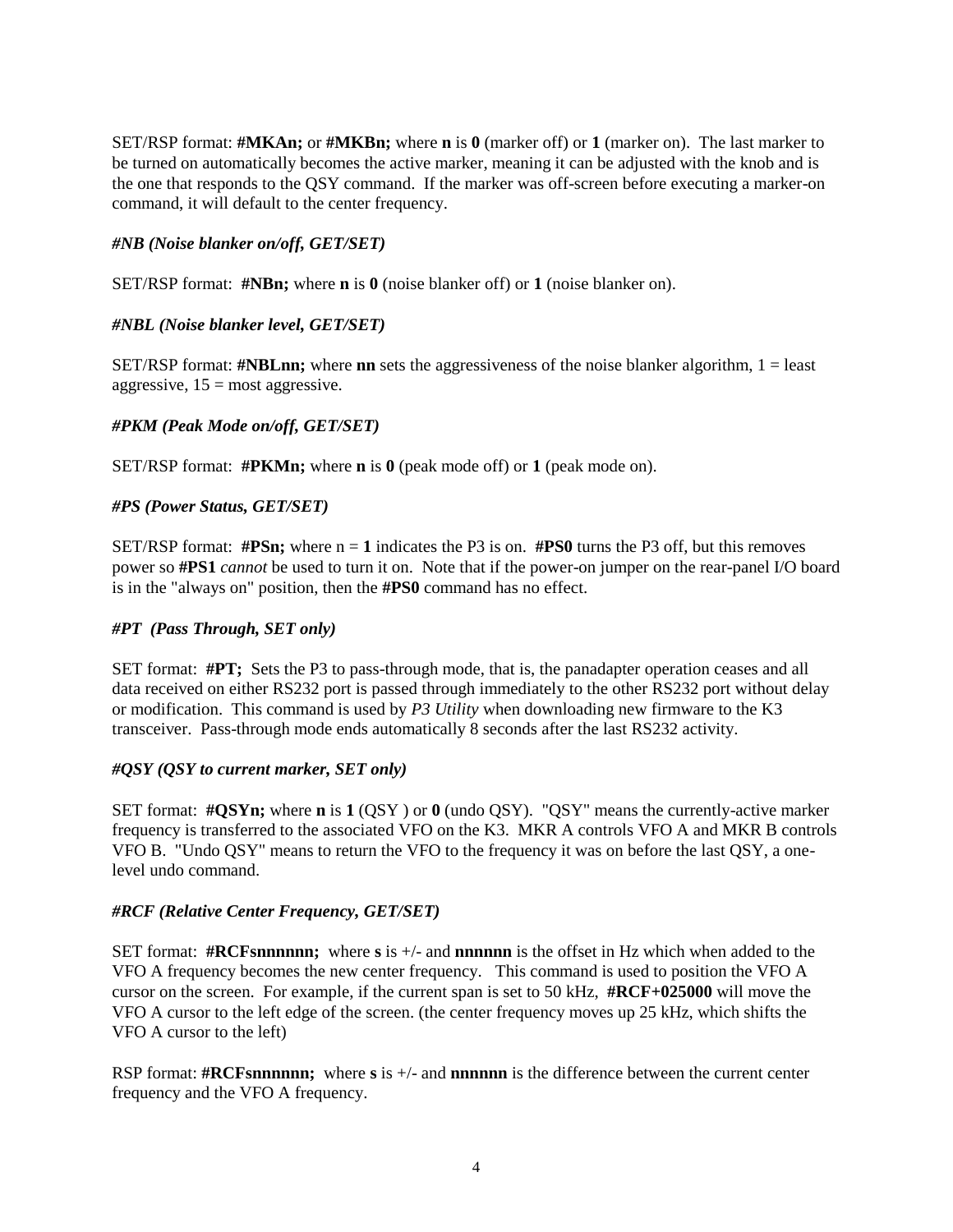# *#REF (Reference Level, GET/SET)*

SET/RSP format: **#REFsnnn;** where **s** is +/- and **nnn** is the reference level in dBm, between -170 and +010 dBm. **s** can also be a space in lieu of +. For example, **#REF-120;** sets the reference level (at the bottom of the P3 spectrum screen) to -120 dBm.

#### *#RST (Reset the P3, SET only)*

Forces a power-on reset.

#### *#RVFnn (SVGA board's FPGA Image Revision, GET only)*

RSP format: **#RVFnnNN.NN;** where nn is the FPGA image number from 00 to 05 and **NN.NN** is the image revision, e.g. **01.23**. Returns 99.99 if no FPGA image is installed.

#### *#RVM (Main Firmware Revision, GET only)*

RSP format: **#RVMNN.NN;** where **NN.NN** is the firmware revision, e.g. **01.23**.

#### *#RVS (SVGA board Firmware Revision, GET only)*

RSP format: **#RVSNN.NN;** where **NN.NN** is the firmware revision, e.g. **01.23**. Returns 99.99 if no SVGA firmware is installed and 00.00 if only the SVGA boot loader is installed.

#### *#SCL (Scale, GET/SET)*

SET/RSP format: **#SCLnnn;** where **nnn** is the scale (the difference in dB between the top and bottom of the spectrum screen), between 010 and 080 dB. Example: **#SCL080;** sets the scale to 80 dB.

#### *SPM (Span mode, GET/SET)*

SET/RSP format: **#SPMn;** where **n** is **0** (continuous span mode) or **1** (stepped span mode). In stepped span mode, the span steps between 2, 5, 10, 20, 50, 100 and 200 kHz.

#### *#SPN (Span; GET/SET)*

SET/RSP format: **#SPNxxxxxx;** where **xxxxxx** is 000020-002000, the span in 100-Hz units. Example: **#SPN000500;** sets the span to 50 kHz.

*#SVDT (SVGA decoded data display on/off; GET/SET)*

SET/RSP format: **#SVDTn;** where **n** is **0** (data display off) or **1** (data display on).

*#SVEN (SVGA display on/off; GET/SET)*

SET/RSP format: **#SVENn;** where **n** is **0** (SVGA display off) or **1** (SVGA display on).

*#SVFL (SVGA spectrum fill on/off; GET/SET)*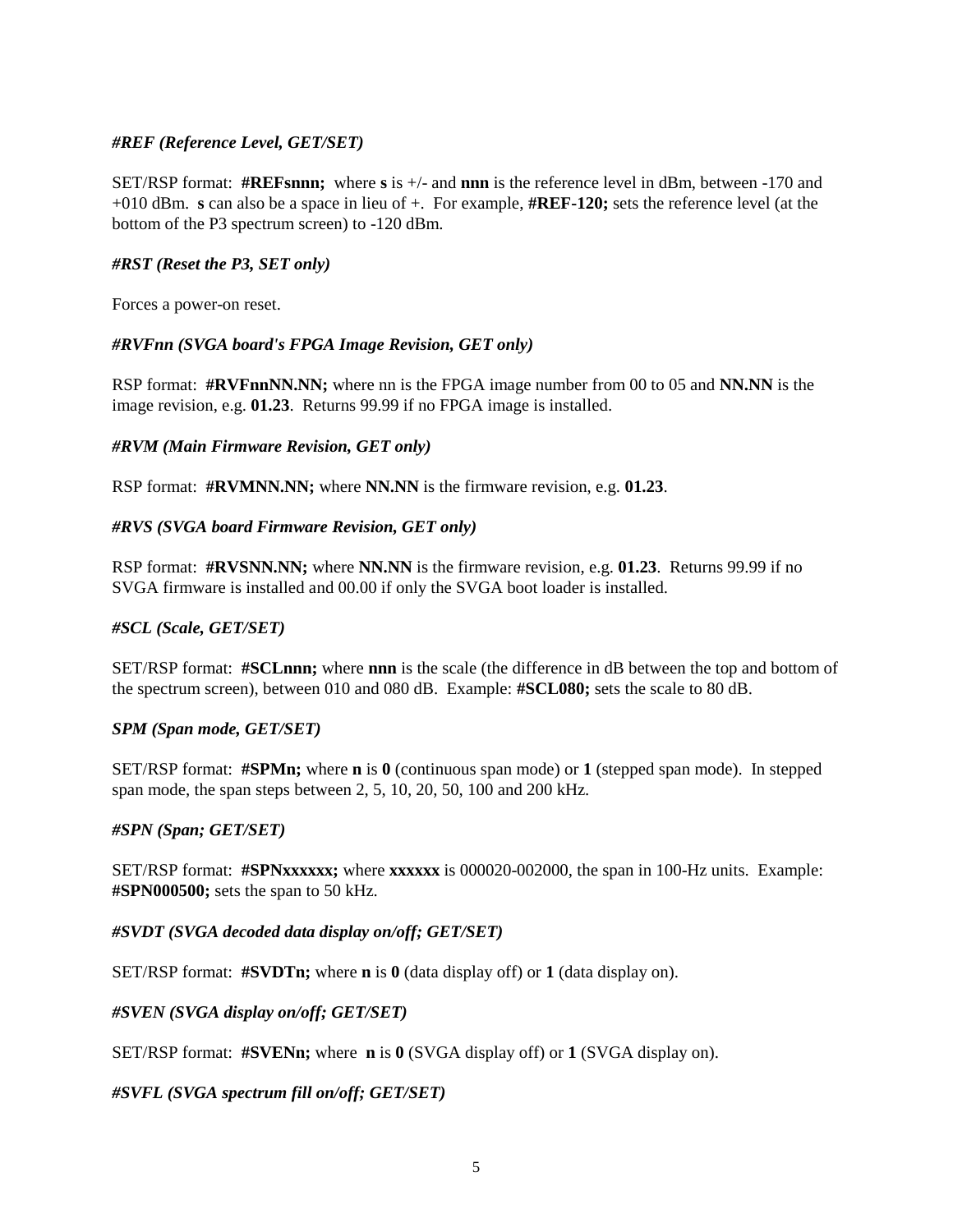SET/RSP format: **#SVFLn;** where **n** is **0** (fill off) or **1** (fill on). When on, the area below the spectrum trace on the external SVGA display is filled in for easier visibility.

#### *#SVFN (SVGA font select; GET/SET)*

SET/RSP format: **#SVFNn;** where **n** is the font number from 0 to 3. The larger the number, the larger the font.

# *#SVRS (SVGA display resolution; GET/SET)*

SET/RSP format: **#SVRSn;** where **n** is the external display resolution, from 0 to 4. See the manual for the SVGA option for more details.

#### *#SVWB (SVGA waterfall bias, GET/SET)*

SET/RSP format: **#SVWBnn;** where **nn** is 1 to 99, corresponding to 0.1 to 9.9 in the P3's "SVGA bias" menu entry. The higher the number, the greater the color contrast in the external display waterfall. A value of 1.0 makes it look similar to the P3 screen on a typical monitor screen.

# *#VFB (VFO B cursor on/off; GET/SET)*

SET/RSP format: **#VFBn;** where **n** is **0** (VFO B cursor off) or **1** (VFO B cursor on).

*#WFA (Waterfall averaging on/off; GET/SET)*

SET/RSP format: **#WFAn;** where **n** is **0** (waterfall averaging off) or **1** (waterfall averaging on).

*#WFC (Waterfall color; GET/SET)*

SET/RSP format: **#WFCn;** where **n** is **0** (gray scale waterfall) or **1** (colored waterfall).

# *#WFM (Waterfall markers on/off; GET/SET)*

SET/RSP format: **#WFMn;** where **n** is **0** (waterfall markers off) or **1** (waterfall markers on).

#### *#XCV (Transceiver select; GET/SET)*

SET/RSP format: **#XCVnn;** where **nn** is **00** (K3), **01** (User-defined transceiver), **02** (455 kHz IF) etc. to the last "transceiver" in the "Xcvr Sel" menu selection.

**Appendix A: Change History** [Applicable firmware revision shown in brackets]